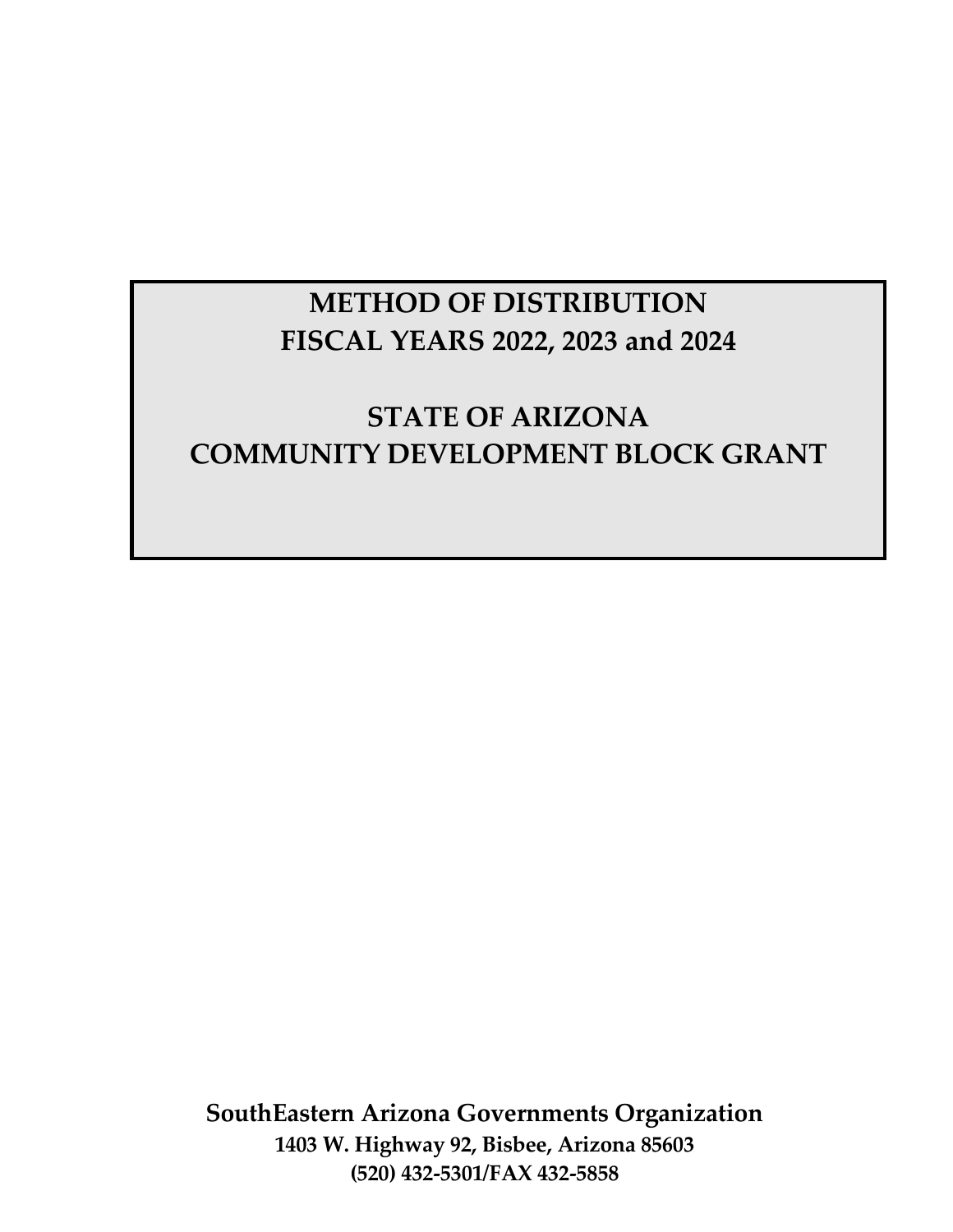# **SOUTHEASTERN ARIZONA GOVERNMENTS ORGANIZATION**

# **ARIZONA DEPARTMENT OF HOUSING COMMUNITY DEVELOPMENT BLOCK GRANT PROGRAM**

# **METHOD OF DISTRIBUTION FOR FISCAL YEARS 2022, 2023 and 2024**

Recommended by the Administrative Council, August 5, 2021 Approved by the Executive Board, August 20, 2021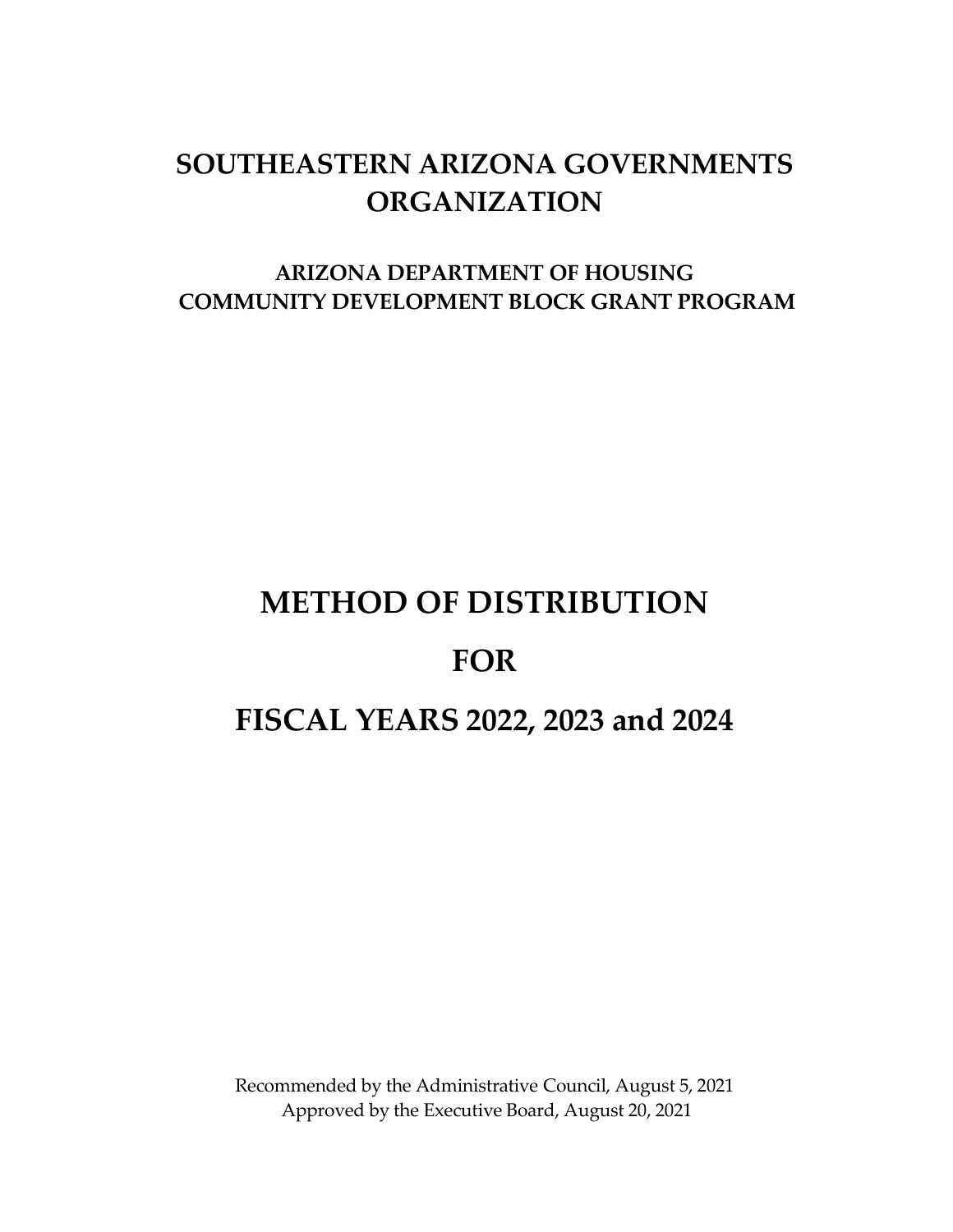#### Method of Distribution

#### **SEAGO**

#### **TABLE OF CONTENTS**

# Page

| APPENDIX A - COCHISE COUNTY SUB-REGION ROTATION SYSTEM 10    |  |
|--------------------------------------------------------------|--|
| APPENDIX B-GRAHAM COUNTY SUB-REGION ROTATION SYSTEM 11       |  |
| APPENDIX C - GREENLEE COUNTY SUB-REGION ROTATION SYSTEM 12   |  |
| APPENDIX D - SANTA CRUZ COUNTY SUB-REGION ROTATION SYSTEM 13 |  |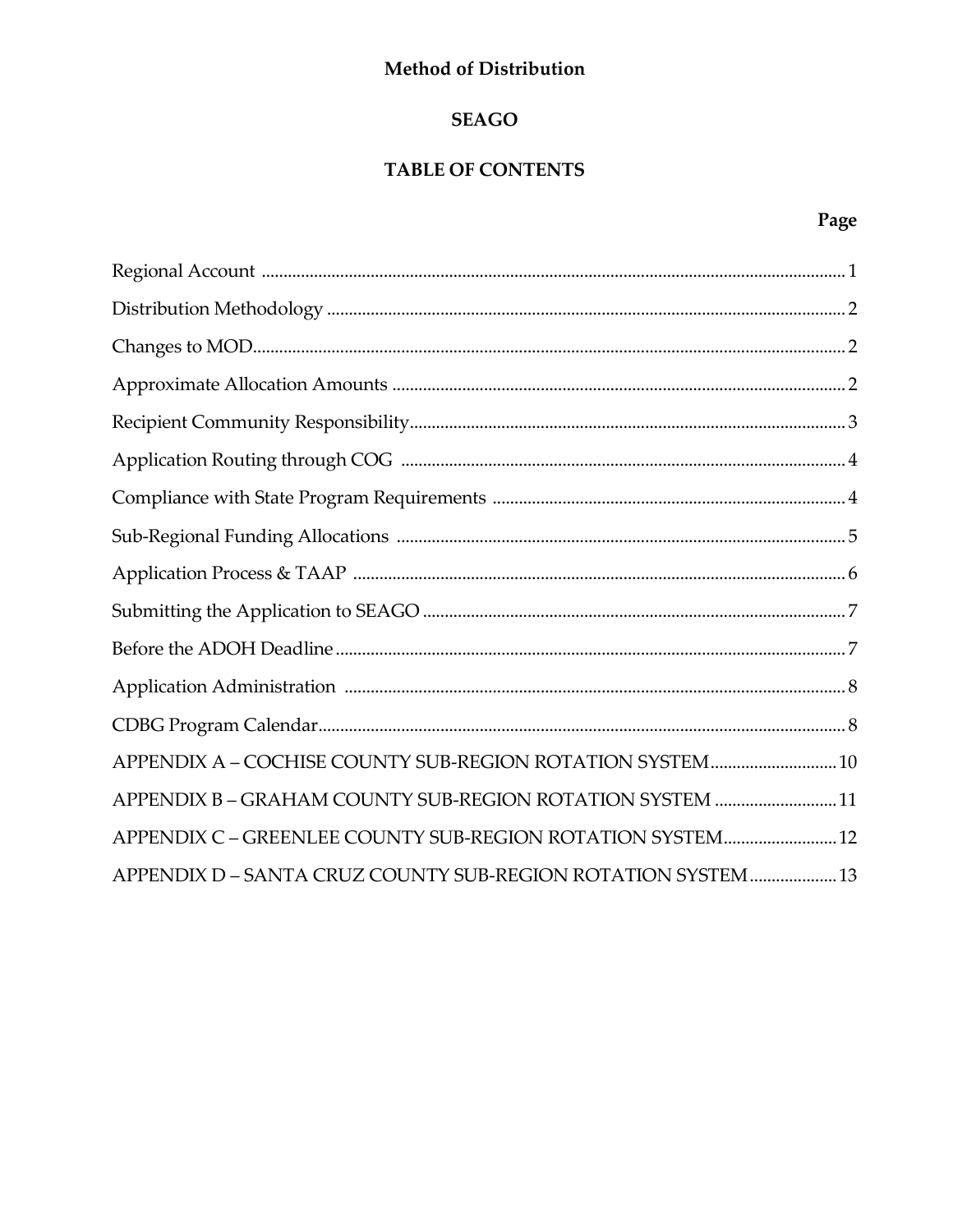# **Method of Distribution- Introduction**

#### **CDBG Regional Account**

The CDBG Regional Account (RA) consists of 85 percent of the state of Arizona allocation from Housing and Urban Development (HUD), after set-asides are allocated to administration, technical assistance and the Colonia fund. The remaining 15 percent makes up the State's Special Projects (SSP) allocation. The RA is distributed on a noncompetitive basis to all rural cities, towns, and counties in Arizona. The method by which the funds are distributed is determined by the State working in conjunction with each regional Council of Governments (COG). Each COG develops a Method of Distribution (MOD) and forwards the MOD to the Arizona Department of Housing (ADOH) for approval. The MOD determines which communities will receive funding each year and how much will be received. At the time of application each community's CDBG application amount must equal the allocation amount. The applications are routed through the COG to ADOH. ADOH will review all applications and make the final award determinations.

To determine the amount of CDBG funding allocated to each COG's sub-account, the State uses a formula based on population and persons in poverty. Specifically, the COG sub-accounts are determined by: 1) multiplying the percentage of the total population of each COG by 30 percent; 2) multiplying the percentage of the total poverty population of each COG by 70 percent; and 3) adding the two. The RA is divided into four sub-accounts, one for each of the non-metropolitan COG areas:

- Central Arizona Governments (CAG): Gila County.
- Northern Arizona Council of Governments (NACOG): Apache, Coconino, Navajo, and Yavapai Counties.
- SouthEastern Arizona Governments Organization (SEAGO): Cochise, Graham, Greenlee, and Santa Cruz Counties.
- Western Arizona Council of Governments (WACOG): La Paz, Mohave, and Yuma Counties.

Every three years the COG will recommend their MOD to ADOH for the communities within the respective COG region. The MOD will be included in the annual updates of the Consolidated Plan, which is subject to a public participation process. At a regularly scheduled meeting held August 20, 2021, the SEAGO Executive Board adopted this Method of Distribution (MOD).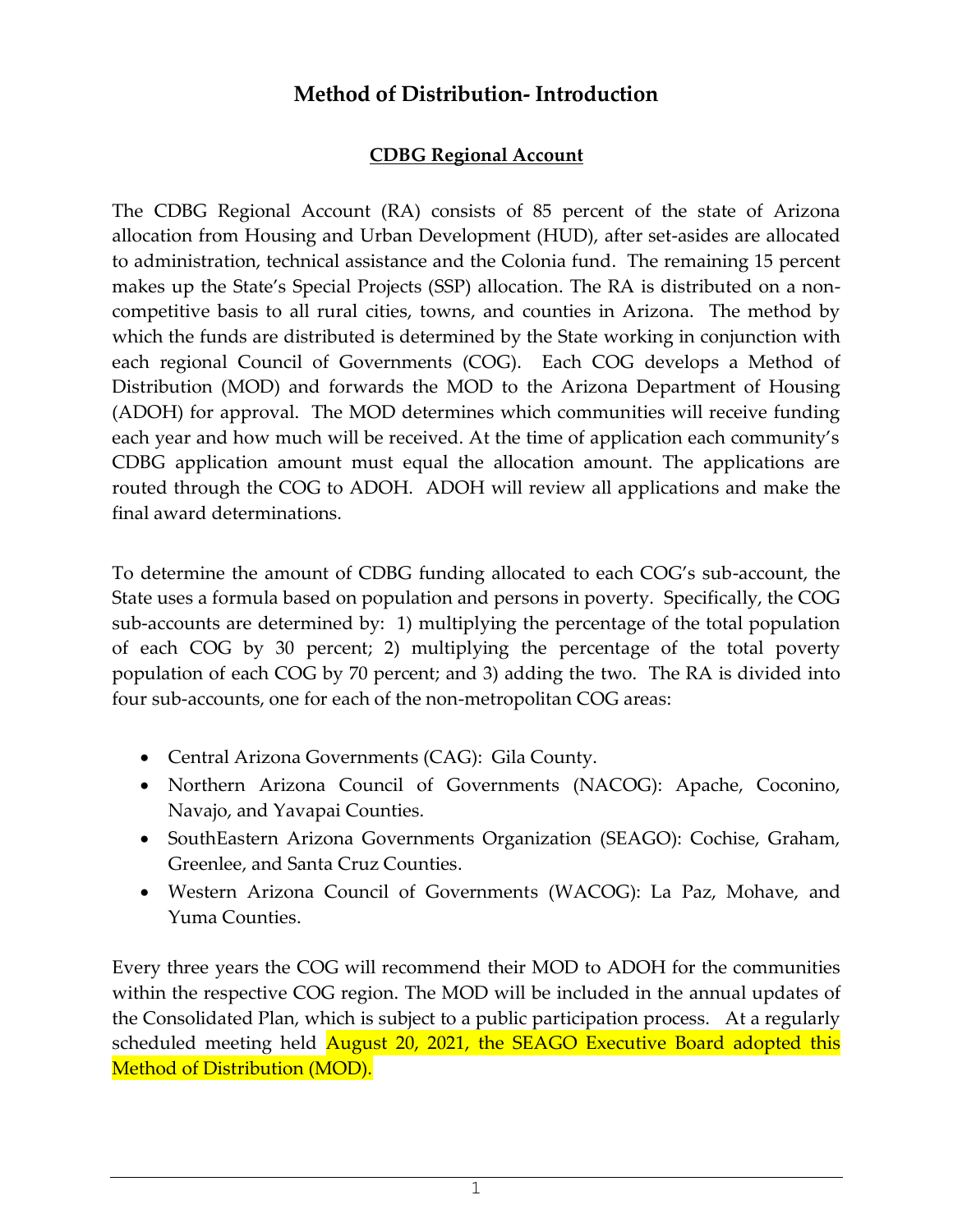#### **CDBG Distribution Methodology**

All distribution of State CDBG Regional Account funds is to be accomplished through an entitlement rotation system. ADOH regulations state that each MOD must contain a multi-year schedule that indicates how CDBG allocations are to be distributed such that all eligible communities within each respective COG region will receive funding. The multi-year schedule includes the funding years that each community in the region will receive its RA share, and estimate the amount to be available. This allows each community to plan its CDBG projects in advance. As soon as the ADOH releases the SEAGO funding amounts each Fiscal Year, SEAGO calculates each applicant's funding allocation and provides that information to each applicant community.

#### **Changes to the MOD**

Deviations from rotation schedules whereby communities trade allocations are allowed. **Should any community in the SEAGO region wish to discuss trading allocation years or any other substantial revisions to this MOD, they must notify SEAGO no later than September 1 of the appropriate funding year**. If so requested, SEAGO will convene a working group meeting consisting of one representative from each community, unless the issues to be raised affect only a particular sub-region. In that case, only representatives from communities within that sub-region will be convened. Each community will be responsible for designating its representative to such meetings. Recommendations from said working group will be forwarded to the Administrative Council and Executive Board for approval. **Should any communities applying in the same Fiscal Year wish to "gift" or combine their allotments and designate one community to apply for and administer the "joint" project, they must notify SEAGO no later than September 1 of the appropriate funding year.**

#### **ESTIMATED Allocation Amounts (Future Year Estimates Based on FY21 funding amount)**

| Community             | 2022      | 2023      | 2024      |
|-----------------------|-----------|-----------|-----------|
| <b>Benson</b>         | \$498,736 |           |           |
| <b>Bisbee</b>         |           |           | \$498,736 |
| Clifton               | \$100,000 |           |           |
| <b>Cochise County</b> |           | \$498,736 |           |
|                       |           |           |           |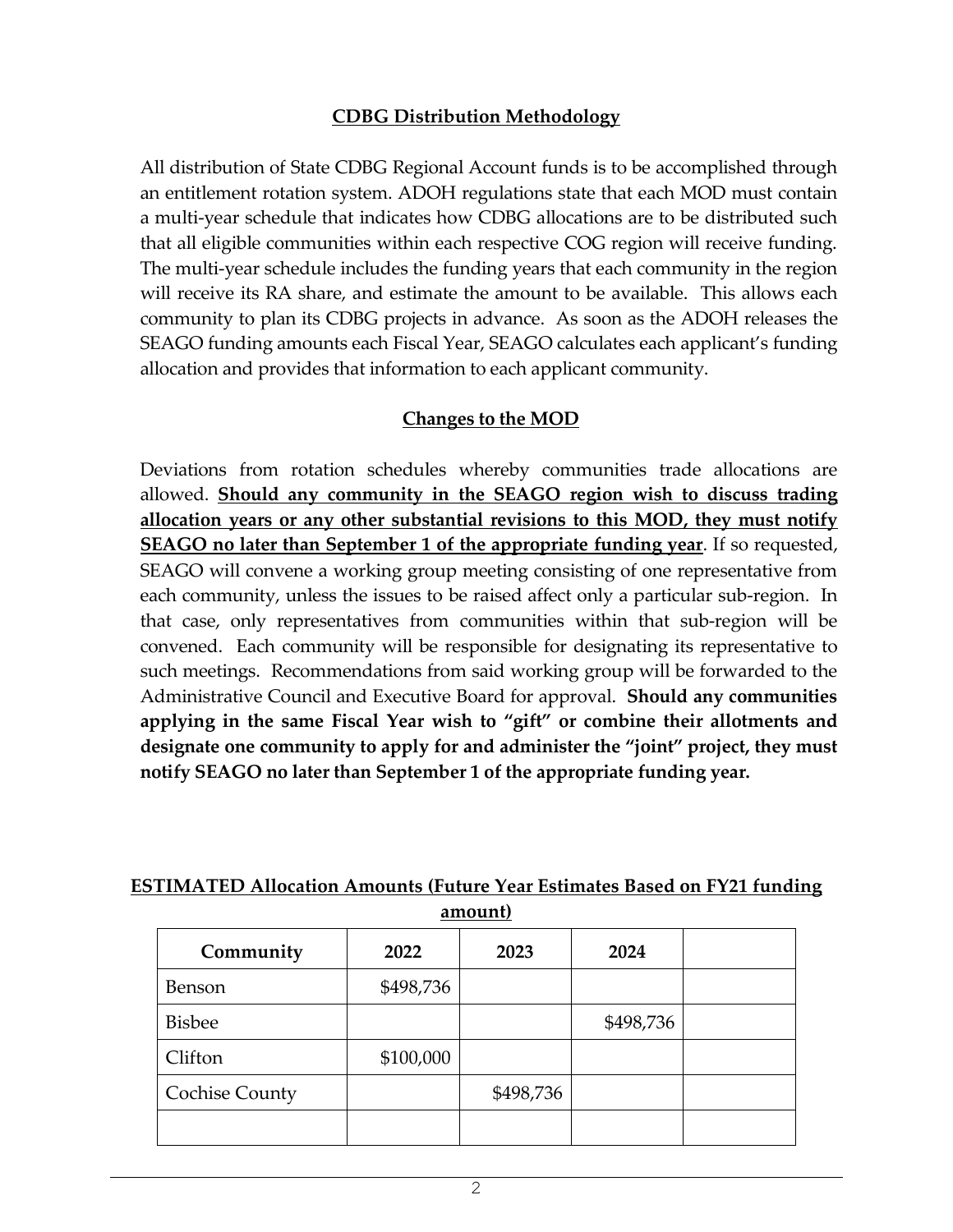| Community            | 2022      | 2023      | 2024      |  |
|----------------------|-----------|-----------|-----------|--|
| Duncan               |           | \$100,000 | \$100,000 |  |
| <b>Graham County</b> |           |           |           |  |
| Huachuca City        |           |           |           |  |
| <b>Nogales</b>       |           | \$412,840 |           |  |
| Patagonia            |           |           | \$412,840 |  |
| Pima                 |           | \$253,052 |           |  |
| Safford              | \$253,052 |           |           |  |
| Santa Cruz County    | \$412,840 |           | \$323,921 |  |
| Thatcher             |           |           | \$253,052 |  |
| Tombstone            |           |           |           |  |
| Willcox              |           |           |           |  |

#### **CDBG Recipient Community Responsibility**

While CDBG money is provided to all recipient communities on an entitlement basis, eligibility for CDBG funding depends upon the submission of a viable project application**.** *Cities and Towns are allowed to submit only 1 project application, Counties are allowed to submit up to 3 project applications.* **Refer to ADOH's application handbook regarding the allowable limits.**

Additionally, the community must ensure that:

- The activity meets one of the three national objectives (see page  $4 \& 5$  of this MOD and as explained in the ADOH application handbook);
- The activity is eligible (a detailed list is in the ADOH application handbook);
- An objective-outcome statement may be made about it;
- The activity is do-able for the community during the allowed time period and for the amount of funds available to the community (including optional leverage);
- The activity fits with the overall community development and housing goals of the community;
- There is a community need that the activity addresses beneficially; and
- Any additional criteria that the community may wish to consider.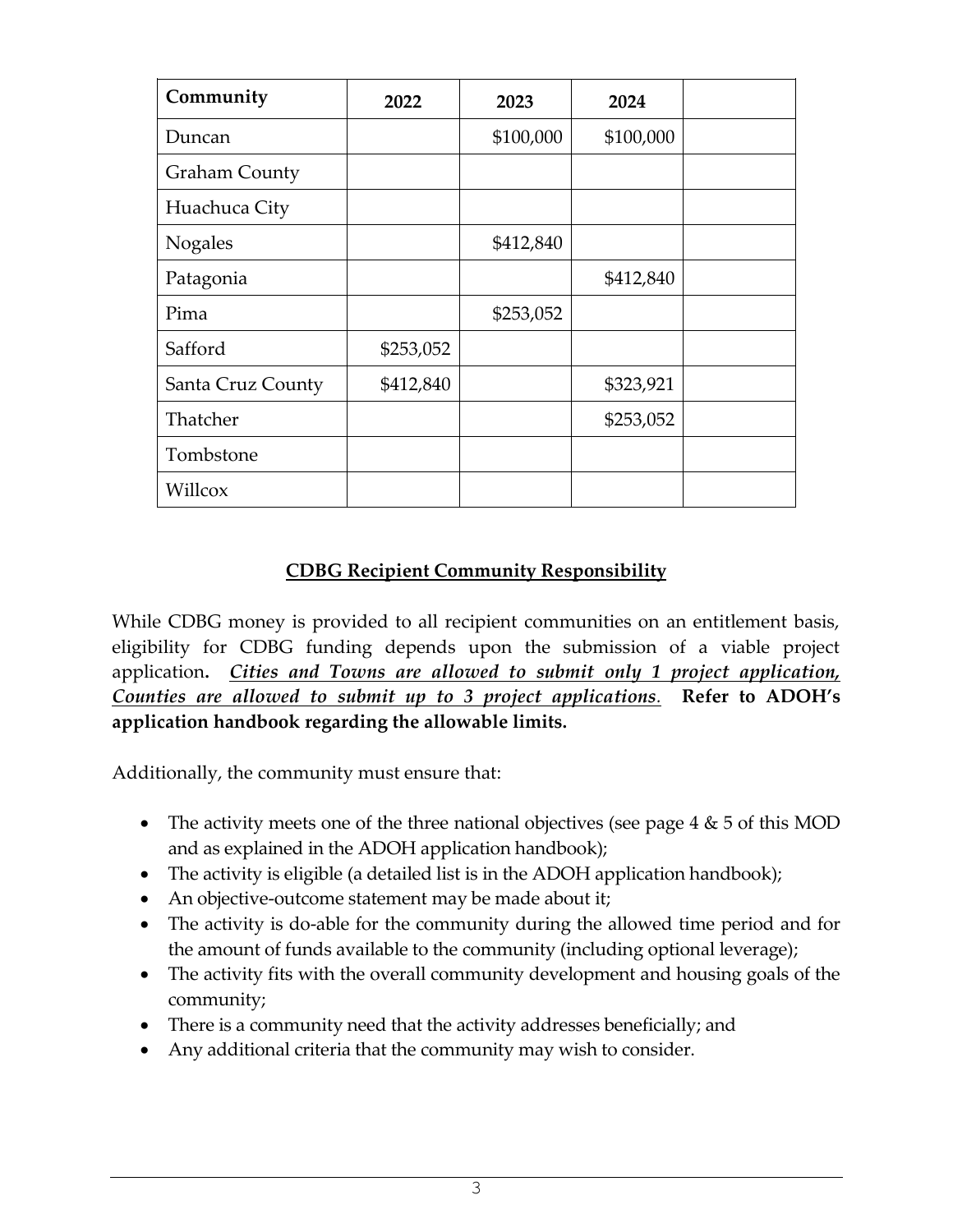Also, HUD has issued a proposed outcomes performance measurement system. If a project does not "fit" into one of three overarching objectives, it will not be considered eligible for the state program. ADOH will make the determination. The three overarching objectives each have three possible outcomes. The objectives and outcomes are:

- **Objective #1. Creating Suitable Living Environments** Outcomes: Availability/Accessibility, or Affordability, or Sustainability
- **Objective #2. Providing Decent Affordable Housing** Outcomes: Availability/Accessibility, or Affordability, or Sustainability
- **Objective #3. Creating Economic Opportunities** Outcomes: Availability/Accessibility, or Affordability, or Sustainability

# **CDBG Application Routing through COG**

All regional CDBG applications must be routed through the COG for review. The COG will review each application for completeness, notify each community of their findings and assist the community with rectifying any application deficiencies. The responsibility to correct deficiencies lies with the community unless the COG is under contract to provide this service to the community. COGs have no discretion to reject applications and must forward all applications to the State. Only those communities identified as eligible to receive funding in the current year MOD may submit an application, therefore, backup applications will not be accepted from other communities, nor will any rating or ranking or similar comparative analysis be necessary. Each COG establishes its own application procedures and submission deadline.

# **Compliance with State Program Requirements**.

 In compliance with state requirements, SEAGO hereby incorporates into the MOD all state-mandated provisions identified in the State's Consolidated Plan, Annual Updates, the most recent CDBG Application Handbook and all related federal overlay statutes.

Prior to being recommended to the State for funding, each application will be reviewed by SEAGO staff to ensure that it meets at least one of the three national program objectives:

a. Project benefits low-/moderate-income persons, who shall comprise at least 51 percent of the population served.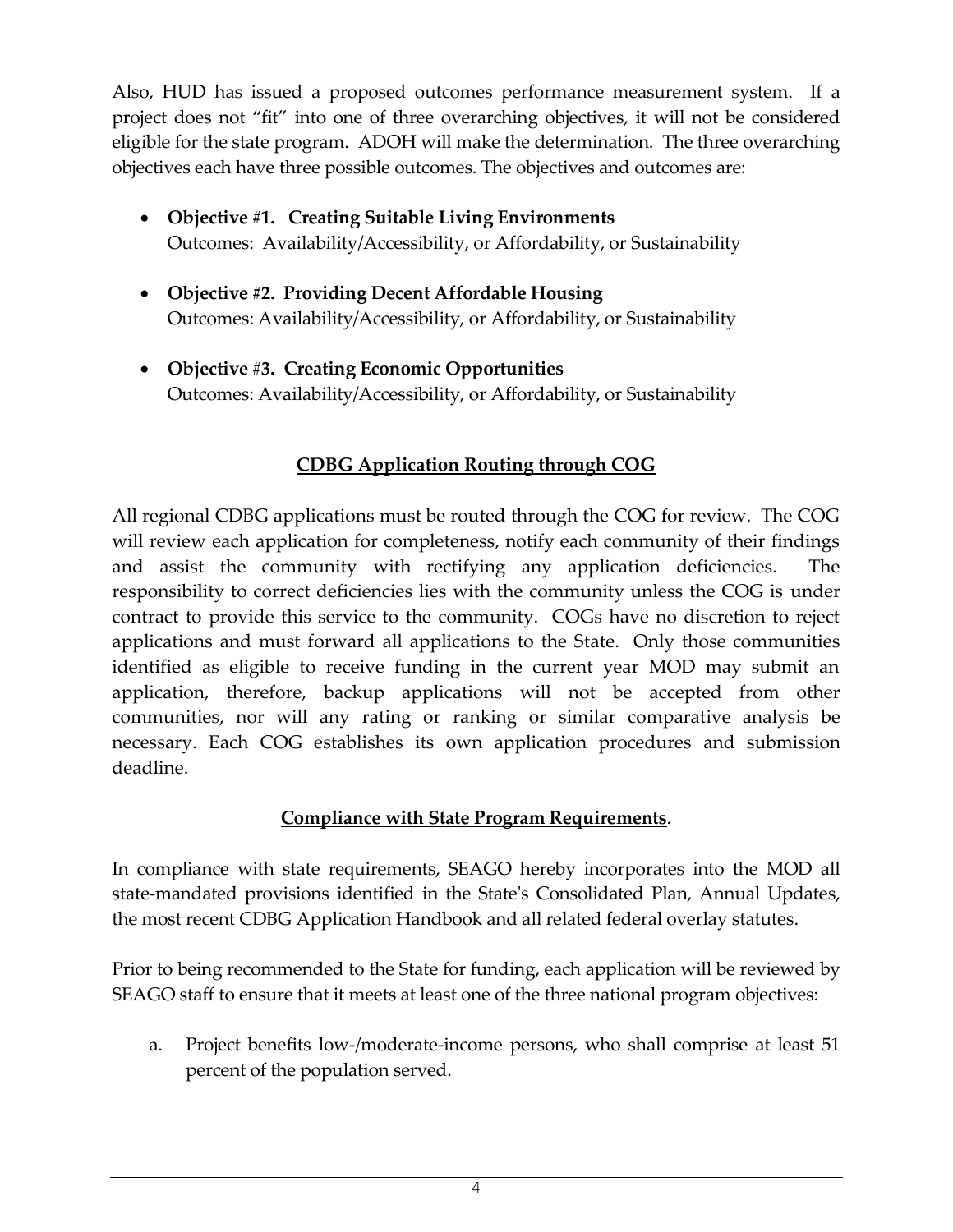- b. Project aids in the prevention or elimination of slum or blight *(see note)*.
- c. Project meets a need having a particular urgency, or which poses a serious and immediate threat to the health and/or welfare of the community *(see note)*.

*NOTE: According to federal regulations, only up to 30 percent of the total state of Arizona CDBG allocation may be applied to the cumulative total of both Slum and Blight, and Urgent Need projects. A community must notify ADOH in writing, of its intention to apply for Slum and Blight or Urgent Need funding. Allocation of funds will be prioritized on a first-come, first-served*  basis, based on the date of receipt of the letter of intent by ADOH. Please provide a copy of any *letter of intent to SEAGO. Special procedures are required by law in the Arizona Revised Statutes to declare a slum and blight redevelopment area.* 

*Additionally, requests for public service funds are limited to not more than 15 percent of the total CDBG allocation and are funded on a first-notified (to ADOH), first-funded basis as above.*

#### **Sub-Regional Funding Allocations.**

Basis for Grant Awards: Each funding cycle, usually by March, the State will provide an account of CDBG funds available to the SEAGO region. This "pot" of funds is then subdivided for each of the four sub-regional areas in SEAGO (Cochise, Graham, Greenlee, and Santa Cruz Counties), based on a weighted formula of population and poverty, as explained below:

- a. Cochise County Sub-Region The funds are made available for equal distribution over a six-year rotation of eligible communities in Cochise County. Further instructions for the Cochise County sub-region may be found in Appendix A.
- b. Graham County Sub-Region The funds are made available for equal distribution over a four-year rotation of eligible communities in Graham County. Further instructions for the Graham County sub-region may be found in Appendix B.
- c. Greenlee County Sub-Region The funds are made available for equal distribution over a modified two-year rotation between Duncan and Clifton, with Greenlee County waiving participation until further notice. Further instructions for the Greenlee County sub-region may be found in Appendix C.
- d. Santa Cruz County Sub-Region The funds are made available for distribution over a modified five-year rotation of eligible communities in Santa Cruz County. Further instructions for the Santa Cruz County Sub-Region may be found in Appendix D.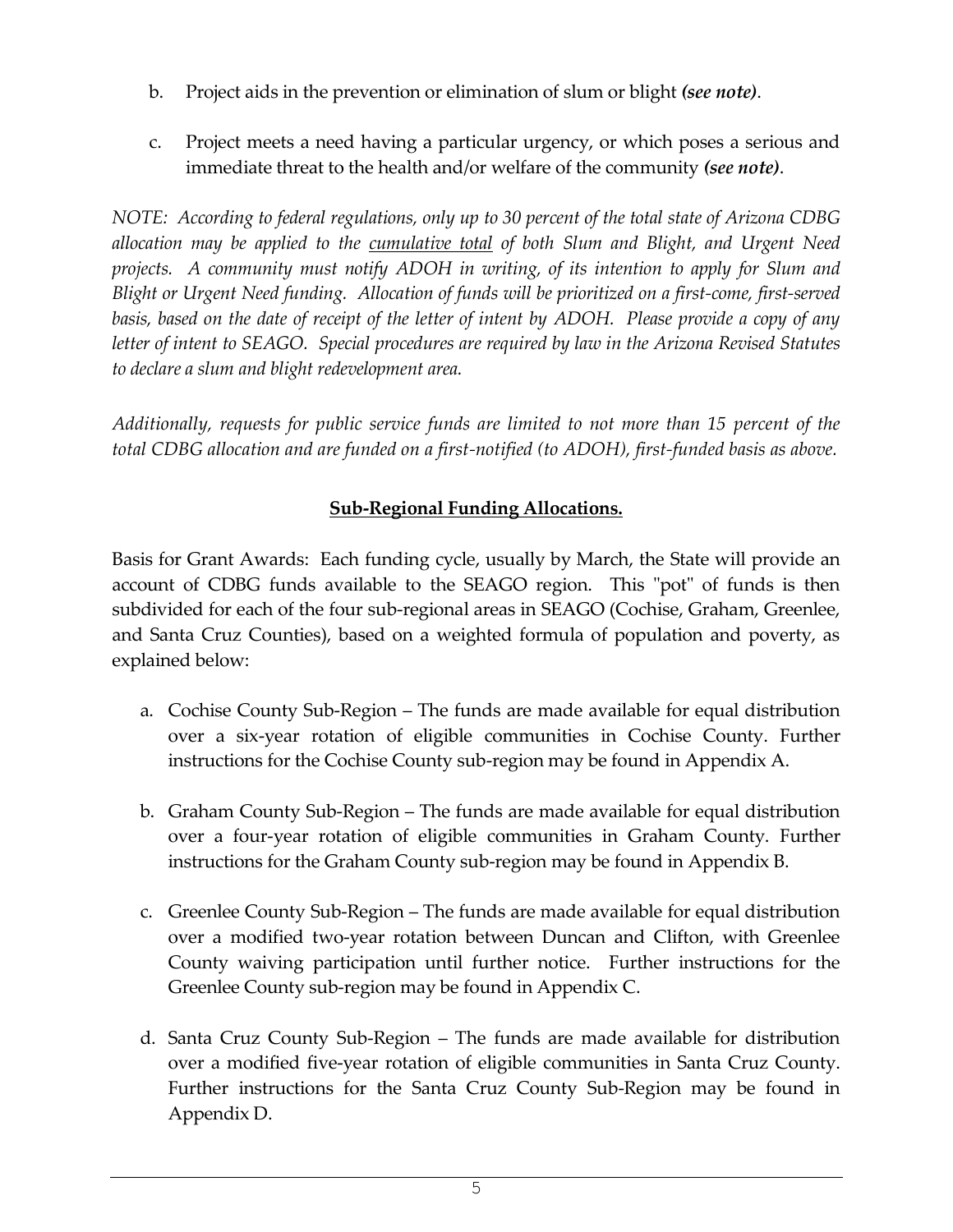Funding Levels, Maximum and Minimum Grant Awards:

- a. The maximum allowable funding level for Cochise, Graham, Greenlee, and Santa Cruz County sub-regions shall be the amount of its sub-regional allocation.
- b. Funding allocations for each county sub-region are determined by the State's current poverty and current estimated population from the Office of Employment & Population Statistics (OEPS), through a weighted distribution formula. An exception is made in the instance where such a determination would result in an allocation of less than \$100,000. Any such sub-region would then be funded at a \$100,000 base level.
- c. The poverty criterion shall be assigned a weight of 70 percent and the population criterion shall be assigned a weight of 30 percent in the formula used for determining sub-regional funding distribution.

# **Application Process and Technical Assistance/Application Preparation (TAAP)**

Before the SEAGO Application Deadline:

- a. Technical Assistance (TA) from SEAGO staff is available and ADOH recommends that this Technical Assistance and Application Preparation (TAAP), be utilized. SEAGO will collect the TAAP charges directly from the grantee, which can be reimbursed from the grant funds. Each applicant's share of TAAP costs will be negotiated and set in the application budget. At a minimum, \$3,000 should be put in the application's administration budget to cover any State workshops, TA meetings, and review of the application(s). Should the application not be funded, SEAGO may recover its TAAP fee from the applicant, who remains the responsible party regardless of the success of their application.
- b. TAAP can range from assistance with public notices and hearings to researching and writing the proposed application on behalf of the community before the submittal deadline. The amount of direct TAAP assistance is determined by the applicant, and should be negotiated with SEAGO very early in the process. In accordance with State policy, SEAGO will attend and assist with any mandatory TA meetings/workshops set by the State during the pre-application review process. **It is recommended that immediately after the applicant's first public hearing, the applicant discuss with SEAGO all potential projects** brought up at the hearings for review of information that would affect the eligibility of the proposed activities (e.g., meeting a National Objective, amount of leveraging, or number of beneficiaries) because such information cannot be changed after the SEAGO submission deadline. Additionally, because any ineligible or potentially unfundable projects brought up at the hearing should not be considered by the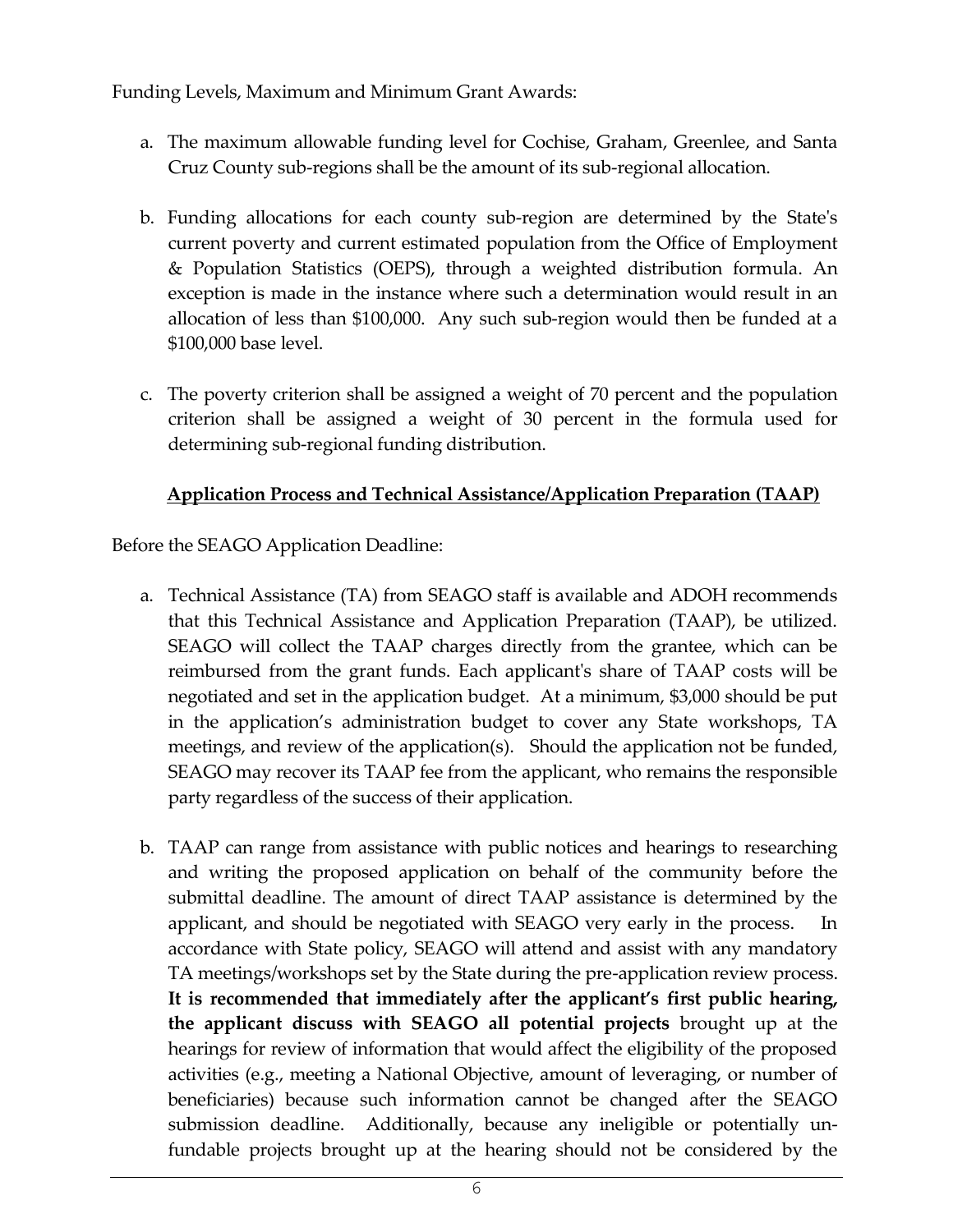applicant's Council/Board nor presented to the State as potential projects. SEAGO will assist all applicants throughout the application process to avoid non-fundable applications to the greatest extent possible.

- c. Additionally, immediately after this initial consultation with SEAGO, Councils/ Boards should meet to decide which most likely project(s) staff should begin planning and completing any required surveys to determine eligibility. Final selection of a project(s) will need to be advertised and appropriate Resolutions passed.
- **d. The applicant should then hold their last hearing to adopt all appropriate Council/Board resolutions no later than the middle of March, to be in compliance with the 120 day letter of intent due to ADOH by April 1.**
- e. TAAP then continues with SEAGO's formal review of the application submitted to it by July 1. That will allow time before the applications are due to ADOH on August 1 for any additional changes to the application. Please refer to the enclosed SEAGO CDBG Program Calendar for further guidance regarding the application timeline.

#### **Submitting the Application to SEAGO**

All eligible applicants must submit a full and complete original CDBG application in conformance with the State's Application Handbook instructions.

Applications should not be page numbered, to accommodate any changes recommended after SEAGO review. Applications must be **RECEIVED by SEAGO, 1403 W. Highway 92, Bisbee, Arizona, 85603 by 4:00 p.m., July 1**. Applications forwarded by U.S. mail should be sent Return Receipt Requested and must be mailed in time to be received before this deadline; all applications that are hand-carried to the SEAGO office will be receipted by SEAGO.

# **After SEAGO's Deadline, but Before ADOH's Deadline**

Staff Review:

 SEAGO staff will conduct a detailed review of each application, notifying the applicant of deficiencies or additional information which is needed prior to submission of the application to ADOH. As changes are frequently required, SEAGO will page number for each application after the final review.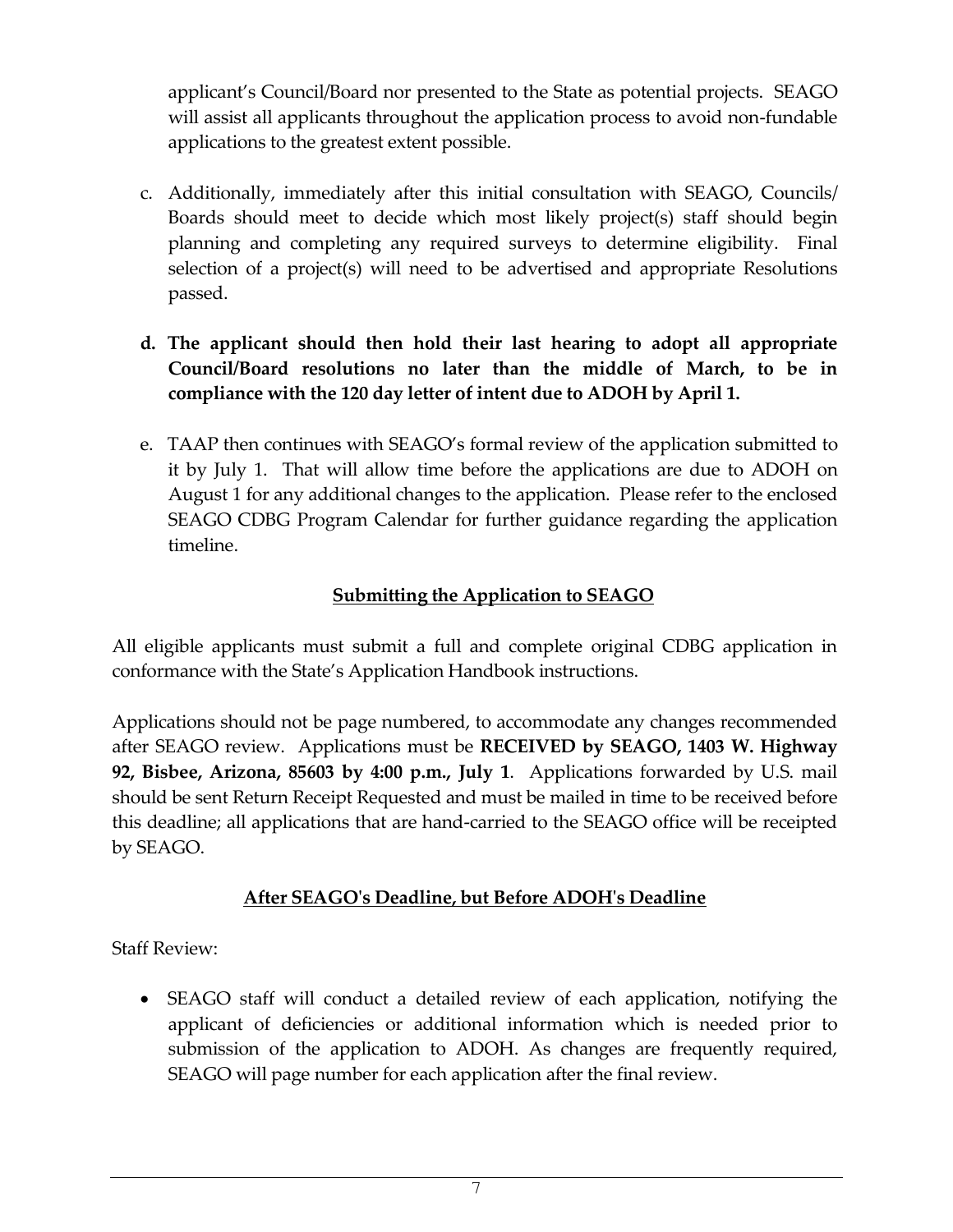Administrative Council Recommendation:

 The SEAGO Administrative Council will review the final applicant selection and funding level recommendations. Funding recommendations will then be forwarded to the SEAGO Executive Board by the Administrative Council.

Executive Board Recommendation:

 The SEAGO Administrative Council's recommendations on funding of RA CDBG applications will be reviewed by the SEAGO Executive Board. The Executive Board will approve or revise the final selection recommendations for funding. The final selection recommendations and applications must be submitted to ADOH, CDBG Program, no later than August 1.

#### **Application Administration**

Up to 18 percent (including TAAP) can be charged to the grant for administration. Under federal and state rulings, communities may contract with SEAGO without the RFP process if they wish to contract out the grant administration functions. A formal RFP process IS required in order to hire any other consultant.

# **SEAGO CDBG PROGRAM CALENDAR**

| <b>DEC/JAN</b>        | Publish the P2 display ad and hold the required public<br>Consult with SEAGO regarding eligibility<br>hearing.<br>and fundability of potential projects. Hold Council/Board<br>work sessions as needed to direct staff which potential<br>project(s) to begin planning. Staff to conduct any required<br>income surveys to determine eligibility. |
|-----------------------|---------------------------------------------------------------------------------------------------------------------------------------------------------------------------------------------------------------------------------------------------------------------------------------------------------------------------------------------------|
| <b>FEBRUARY</b>       | Complete planning, cost estimating, and budgeting for any<br>project to be considered by Councils/Boards so they have the<br>data they need to make a project decision.                                                                                                                                                                           |
| <b>FEB/MARCH</b>      | Publish P4, announcing intended project(s)/last public<br>meeting to adopt all appropriate application Resolutions.<br>Prepare and send letter of intent and Resolution to Submit<br>the Application to ADOH before the end of March, 120 days<br>before the application due date.                                                                |
| <b>APRIL/MAY/JUNE</b> | Letter of Intent due to ADOH April 1. Application<br>preparation, SEAGO reviews forms                                                                                                                                                                                                                                                             |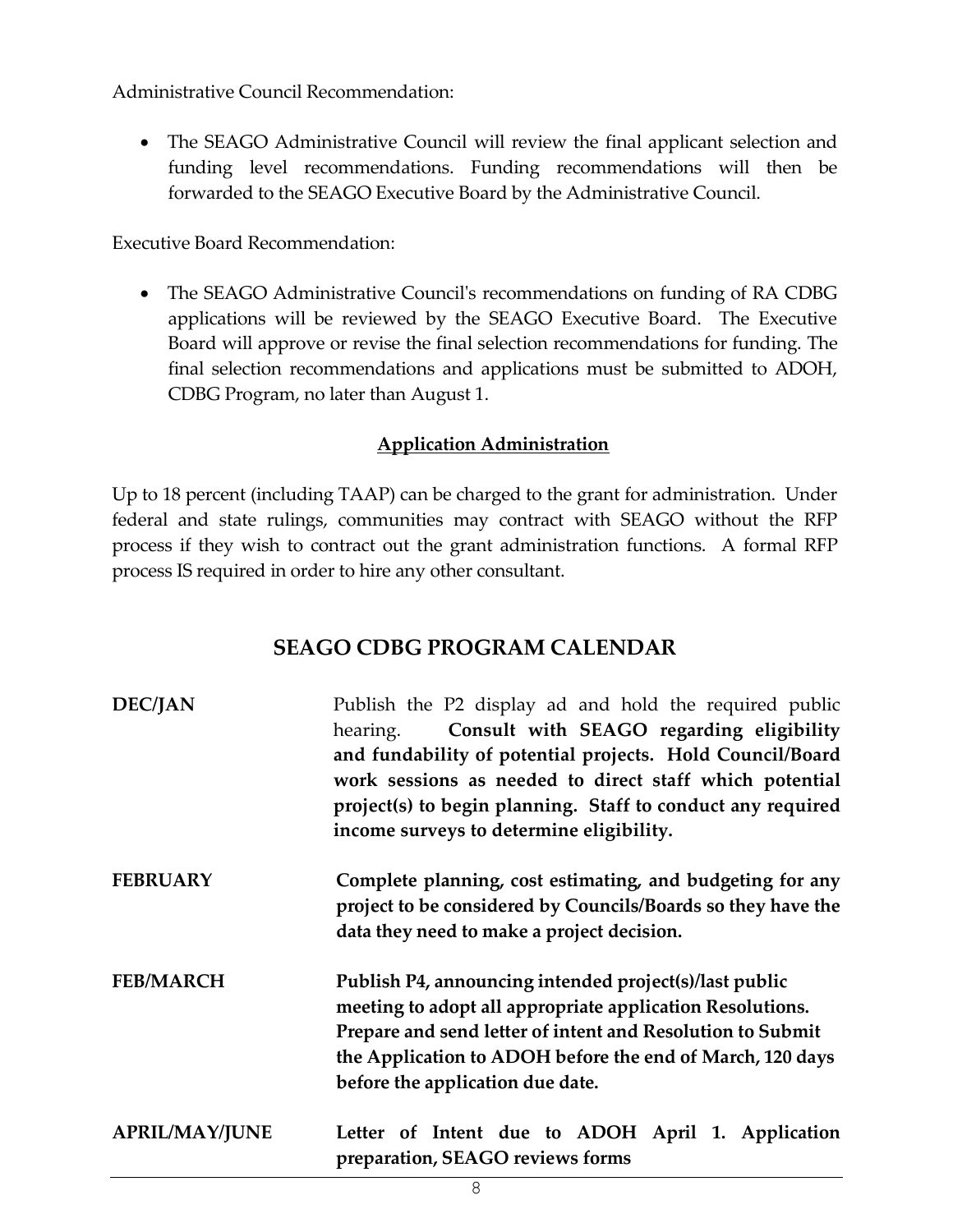**JULY DEADLINE FOR SUBMITTING RA CDBG APPLICA-TIONS TO SEAGO IS JULY 1.** SEAGO Administrative Council or Committee meets to review and recommend RA applications for funding. Executive Board or Committee recommends RA Applications to ADOH.

> Deadline for SEAGO's submission of RA Applications to the ADOH is AUGUST **1**.

*NOTE: See the CDBG Application Handbook for additional ADOH Milestones in the CDBG Program.*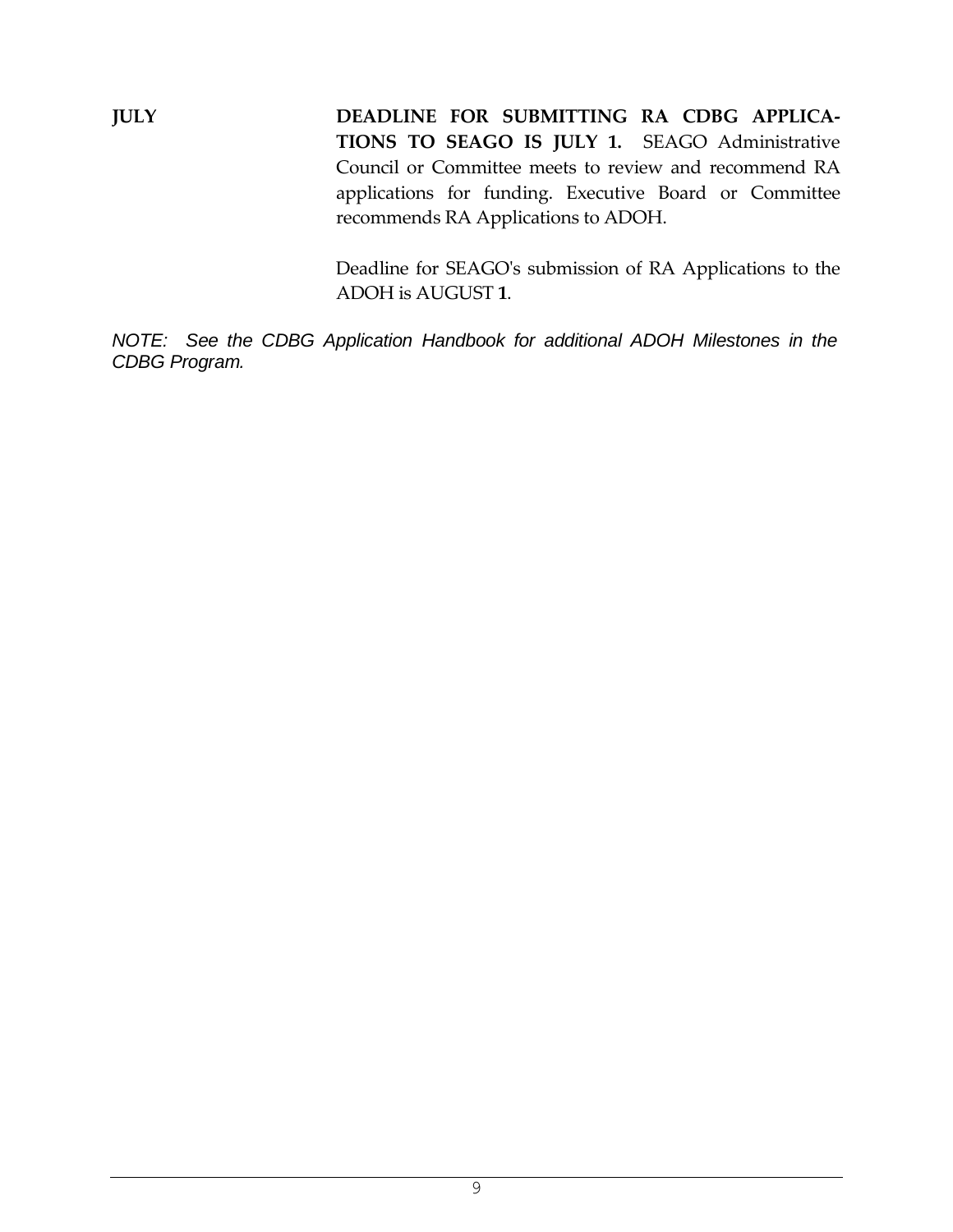# **APPENDIX A COCHISE COUNTY SUB-REGION'S ROTATION SYSTEM**

**The communities of Sierra Vista and Douglas are Entitlement Community status and will not be included in the Cochise County sub-regional rotation.** Within the Cochise County sub-region **ONLY**, each of the six remaining communities within Cochise County: Benson, Bisbee, Cochise County, Huachuca City, Tombstone, and Willcox will follow a six-year rotation:

1. In 2022, the total sub-regional allocation will be awarded to the City of Benson, providing activity projects are eligible and the applicant has met all compliance thresholds according to ADOH regulations.

2. In 2023, the total sub-regional allocation will be awarded to Cochise County, providing activity projects are eligible and the applicant has met all expenditure and compliance thresholds according to ADOH regulations.

3. In 2024, the total sub-regional allocation will be awarded to the City of Bisbee, providing activity projects are eligible and the applicant has met all compliance thresholds according to ADOH regulations.

4. In 2025, the total sub-regional allocation will be awarded to the City of Tombstone, providing activity projects are eligible and the applicant has met all compliance thresholds according to ADOH regulations.

5. In 2026, the total sub-regional allocation will be awarded to Huachuca City, providing activity projects are eligible and the applicant has met all compliance thresholds according to ADOH regulations.

6. In 2027, the total sub-regional allocation will be awarded to the City of Willcox, providing activity projects are eligible and the applicant has met all compliance thresholds according to ADOH regulations.

4. Communities may trade positions if SEAGO is notified prior to September 1 of each year. The next MOD must contain the final order of funding for that year. Upon receipt of such notification, SEAGO will inform the Department of Housing.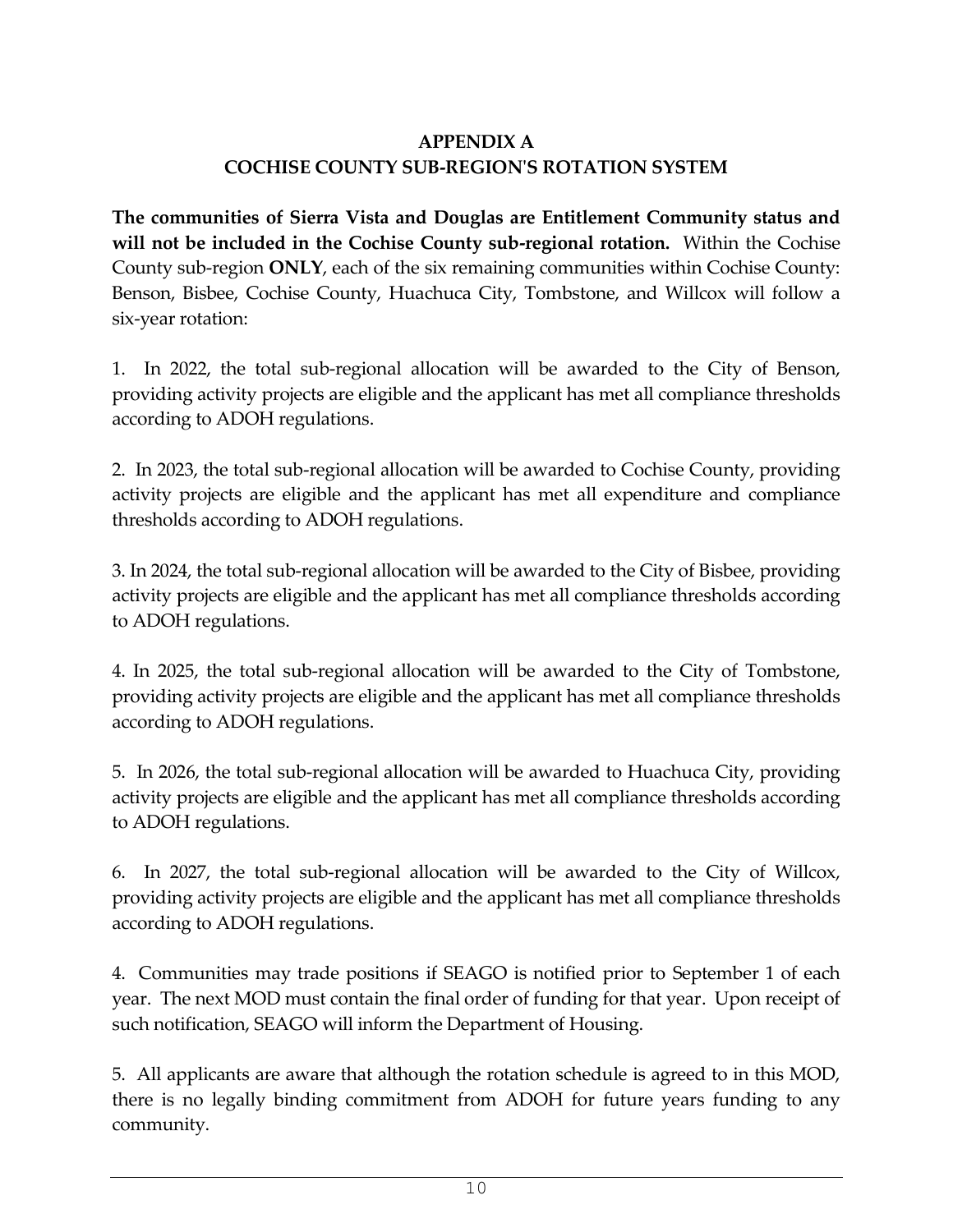## **APPENDIX B GRAHAM COUNTY SUB-REGION'S ROTATION SYSTEM**

Within the Graham County sub-region **ONLY**, each of the four communities within Graham County: Graham County, Pima, Safford, and Thatcher will follow a four-year rotation:

1. In 2022, the total sub-regional allocation will be awarded to Safford, providing activity projects are eligible and the applicant has met all expenditure and compliance thresholds according to ADOH regulations.

2. In 2023, the total sub-regional allocation will be awarded to the Town of Pima, providing activity projects are eligible and the applicant has met all expenditure and compliance thresholds according to ADOH regulations.

3. In 2024, the total sub-regional allocation will be awarded to Town of Thatcher, providing activity projects are eligible and the applicant has met all expenditure and compliance thresholds according to ADOH regulations.

4. In 2025, the total sub-regional allocation will be awarded to Graham County, providing activity projects are eligible and the applicant has met all expenditure and compliance thresholds according to ADOH regulations.

6. Communities may trade positions if SEAGO is notified prior to September 1 of each year. The next MOD must contain the final order of funding for that year. Upon receipt of such notification, SEAGO will inform the Department of Housing.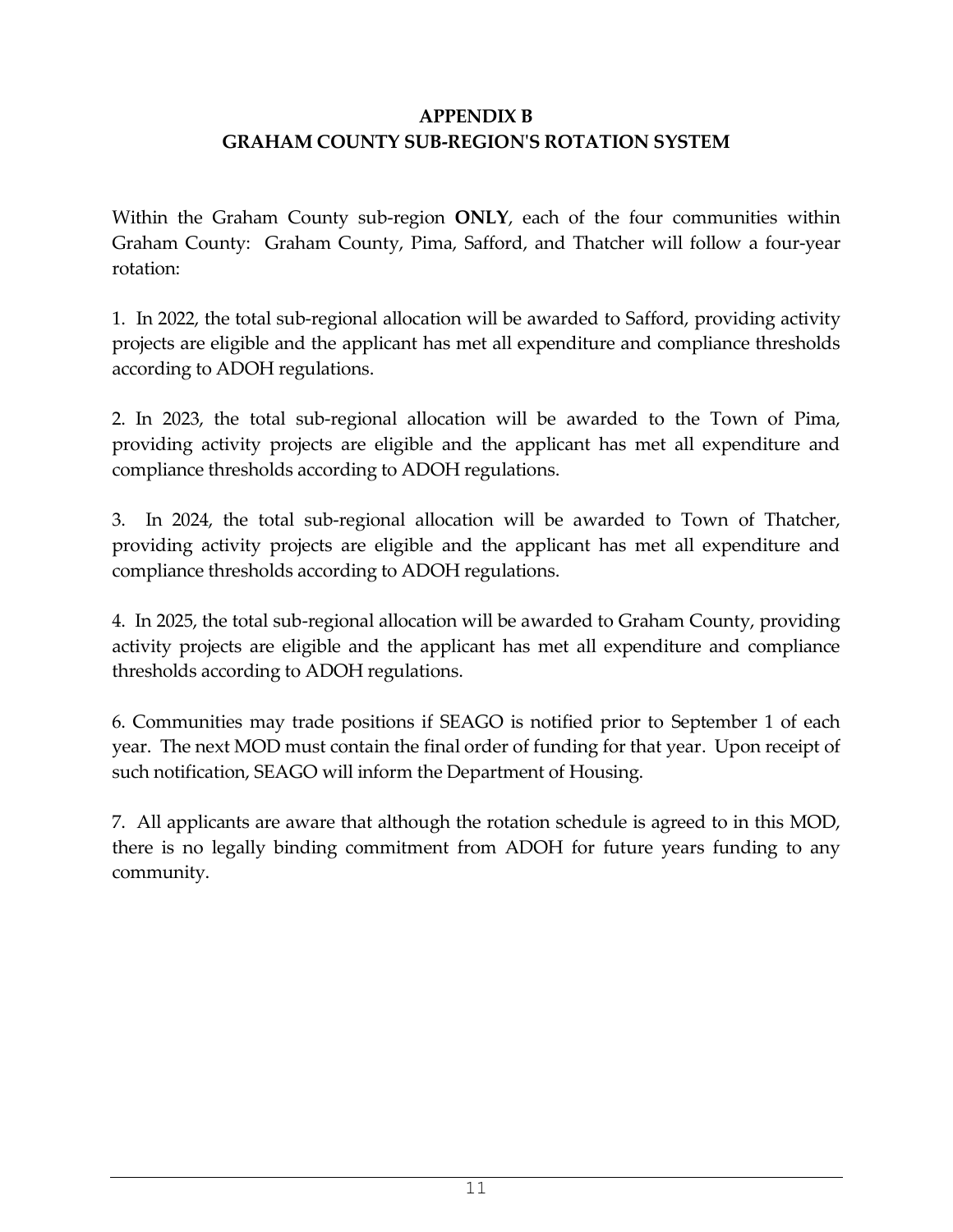#### **APPENDIX C GREENLEE COUNTY SUB-REGION'S ROTATION SYSTEM**

Within the Greenlee sub-region ONLY, each of the two communities within Greenlee County, Duncan and Clifton, will follow a modified two-year rotation. The County of Greenlee has not recently participated in the CDBG Regional Account distribution. Should the County wish to begin participating and be a part of this rotation system, SEAGO must be notified before September 1 in order to adjust this agreement accordingly for inclusion in future MODs.

1.In 2022, the total sub-regional allocation will be awarded to the Town of Clifton, providing activity projects are eligible and the applicant has met all expenditure and compliance thresholds according to ADOH regulations

2. In 2023, the total sub-regional allocation will be awarded to the Town of Duncan, providing activity projects are eligible and the applicant has met all expenditure and compliance thresholds according to ADOH regulations

3. In 2024, the total sub-regional allocation will be awarded to the Town of Duncan, providing activity projects are eligible and the applicant has met all expenditure and compliance thresholds according to ADOH regulations.

4. In 2025, the total sub-regional allocation will be awarded to the Town of Clifton, providing activity projects are eligible and the applicant has met all expenditure and compliance thresholds according to ADOH regulations.

5. In 2026, the total sub-regional allocation will be awarded to the Town of Clifton, providing activity projects are eligible and the applicant has met all expenditure and compliance thresholds according to ADOH regulations.

6. Communities may trade positions if SEAGO is notified prior to September 1 of each year. The next MOD must contain the final order of funding for that year. Upon receipt of such notification, SEAGO will inform the Department of Housing.